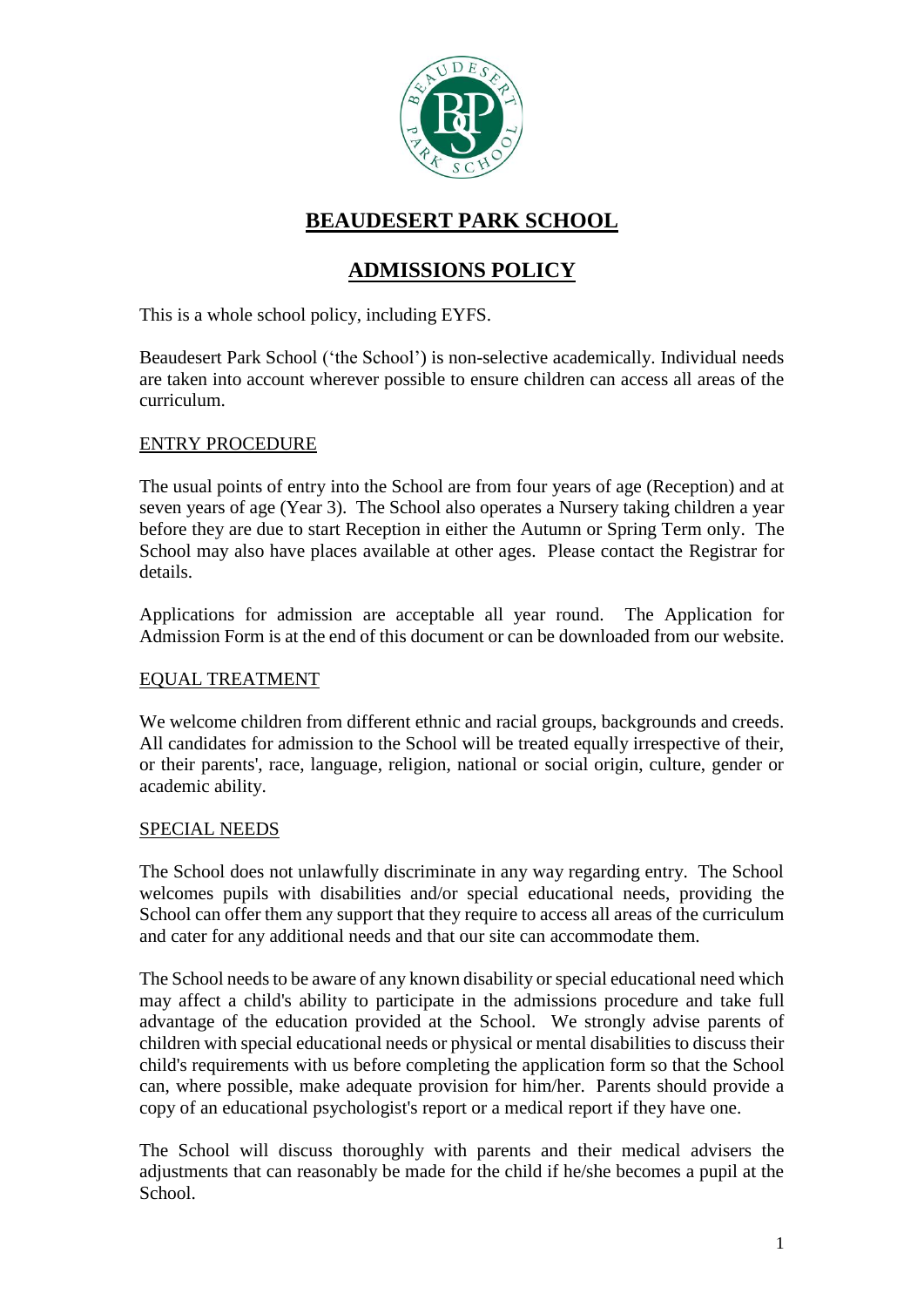Similarly, if special educational needs or a disability become apparent after admission, the School will consult with parents about reasonable adjustments in order to allow the child to continue at the School where possible.

There may be exceptional circumstances in which we are not able to offer a place for reasons relating to a child's disability. For example, if, despite reasonable adjustments, we feel that a prospective pupil is not going to be able to access the education offered, or that his/her health and safety or those of other pupils or staff may be put at risk, we reserve the right to decline a place at the School.

### THE ASSESSMENT PROCESS

While broadly speaking the School is non selective, the Headmaster may ask to meet a prospective pupil for a brief interview and conduct such assessments as may be deemed appropriate. Children who receive learning support will be asked for an assessment with our Learning Support department. The School may also require further information including a report from the present school, if applicable, before a place is offered.

Prospective parents and their children are invited to visit the School and meet the Headmaster. Parents are then encouraged to register their children by completing and returning the Application for Admission Form, together with the relevant fee.

### SIBLING POLICY

Most siblings join us at Beaudesert Park. However, admission is not automatic and there may be occasions where the School judges that a sibling is likely to thrive better in a different academic environment.

# BURSARIES

Subject to the balance available in the Bursary Fund, the School offers means tested bursaries each academic year commencing from Year 4. Application forms can be obtained from the School Office and should be submitted by the end of November each year. Assessments will take place in February/March for bursaries to be awarded for the following academic year. The decision for allocating bursaries is undertaken by the Governing Body on the recommendation of the Governance & Compliance Committee.

Bursaries are always offered for 12 months at a time. The family is required to provide fresh information about its circumstances for every year that their child attends the School. Levels of support may vary with fluctuations in income or changes in parental circumstances.

The School's expectation is that parents who do not choose to apply for a bursary at the time that they register their child will not require financial support throughout the time that their child attends the School, except in wholly unforeseen circumstances.

Our Bursary Policy can be viewed on our website or can be obtained from the School Office.

# OFFER OF A PLACE

If offered a place at the School, parents are asked to confirm their acceptance by signing the Entry Form and returning this to the School with their acceptance deposit, thereby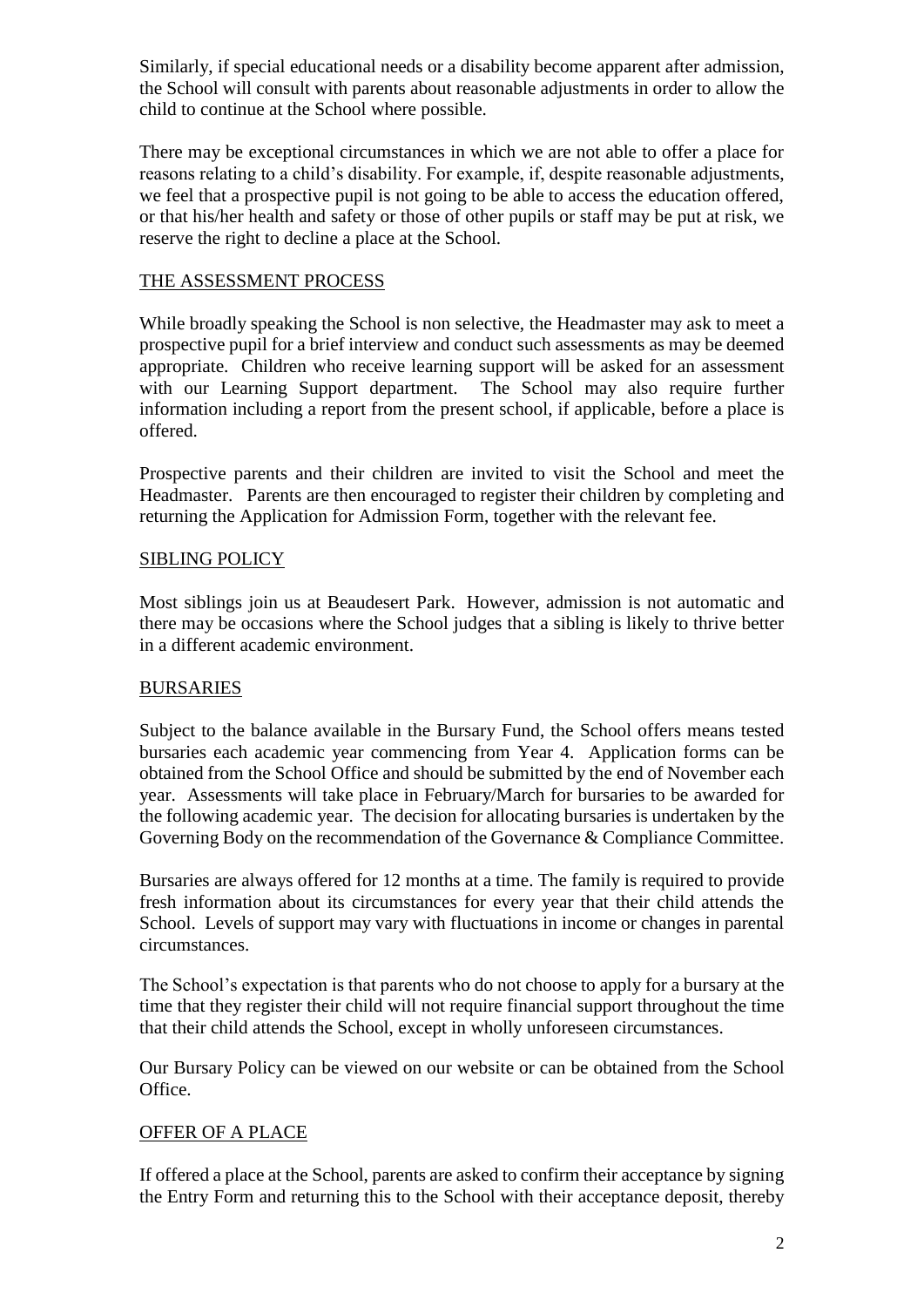entering into the Parent Contract and accepting the School's Terms and Conditions, a copy of which will be provided with the Entry Form.

New children joining the School are invited to spend at least half a day in their appropriate year group to familiarise themselves with the School in the term prior to their enrolment.

The Headmaster or the Head of Pre-prep (where necessary) will make contact with fellow Heads when children transfer between schools. In addition the Head of Preprep will make contact or receive reports from Nursery schools prior to the Reception children starting.

All parents will receive the relevant Year Books for the Prep school, and Pre-prep Handbooks and forms for the Pre-prep, prior to starting at Beaudesert Park School.

### COMPLAINTS

The School hopes that parents and pupils do not have any complaints about the School's admissions process. However, a copy of the School's Complaints Procedure is available on our website and can be sent to parents on request.

### DATA PROTECTION

Applicants' details will be held on file with due regard to data protection legislation and the School's Privacy Notice and Record Keeping Policy. The School will not hold the personal data of you or your child for longer than is necessary for a lawful purpose.

This policy is available to parents of pupils and prospective pupils.

All admissions are subject to availability of places in the School. It is important to contact the Registrar to see if there are any places available in a particular year group.

This policy can be made available in large print or other accessible format if required.

| <b>Authorised by</b>                       |                                                                          |
|--------------------------------------------|--------------------------------------------------------------------------|
| <b>Date</b> $23^{rd}$ November 2021        | C Kay<br><b>Chair of Governance &amp; Compliance</b><br><b>Committee</b> |
| <b>Approved by</b>                         |                                                                          |
|                                            | M Pyper<br><b>Chair of Governors</b>                                     |
| <b>Date</b> $23^{rd}$ November 2021        |                                                                          |
| <b>Last Reviewed</b><br><b>Next Review</b> | November 2020<br>November 2022                                           |